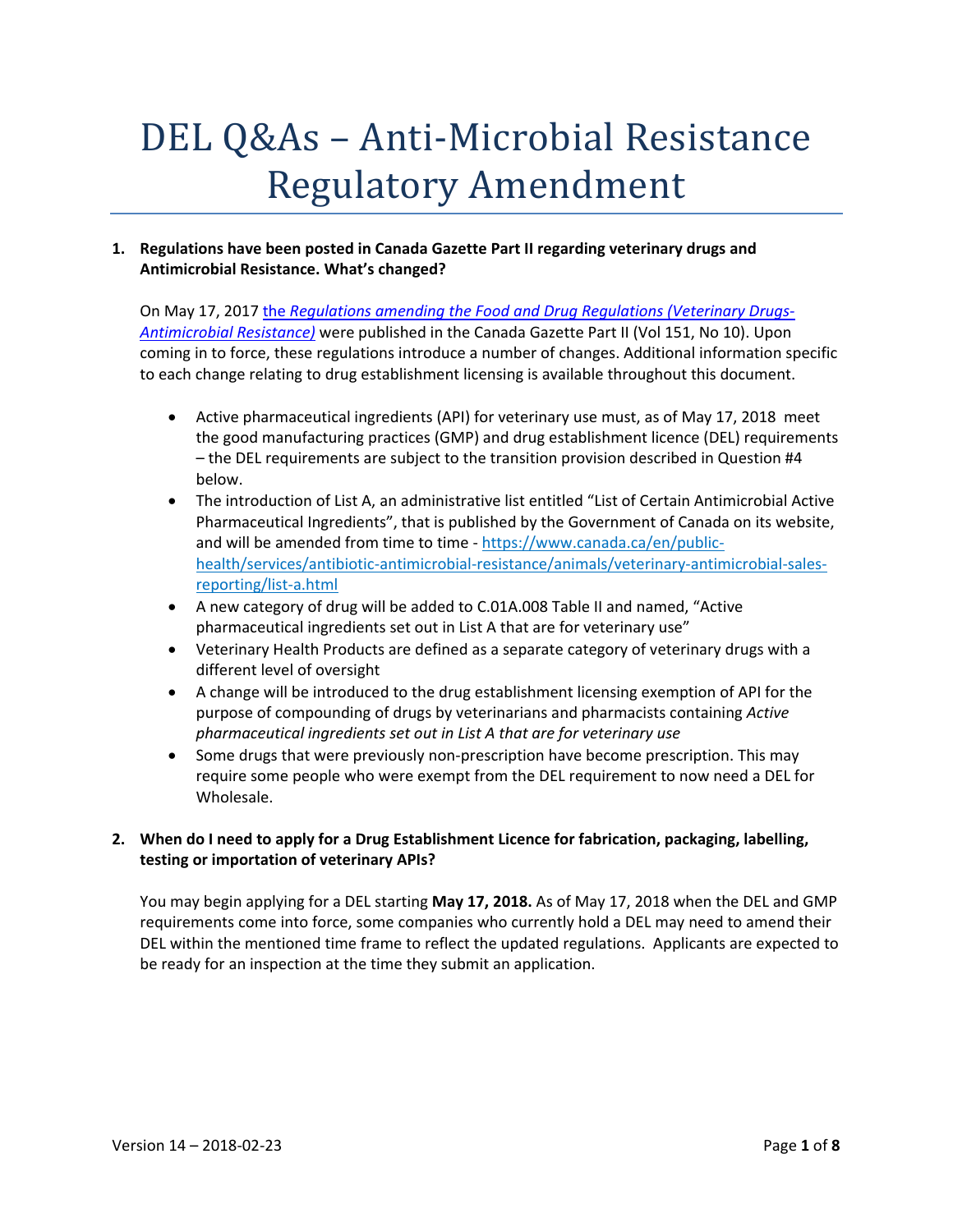#### **3. When do the GMP requirements for veterinary API come into force?**

As of May 17, 2018, if you are a veterinary API fabricator, packager/labeller, tester, importer, distributor, or wholesaler you are required to comply with GMP requirements. Importers of drugs in dosage form must ensure that imported drugs are fabricated using APIs that are fabricated, packaged/labelled and tested in buildings that comply with API GMP requirements.

The transition period is only applicable to obtaining an establishment licence — not GMP compliance. Should a GMP compliance risk be identified during the DEL transition period, or at any time thereafter, Health Canada will take appropriate compliance and enforcement action proportional to the risk.

You can find more information on veterinary API GMP requirements in Health Canada's Good Manufacturing Practices (GMP) for Active Pharmaceutical Ingredients (APIs) (GUI‐0104). You can use the current version of this guide while Health Canada completes an update to include veterinary API within the scope of the guide.

#### **4. What is the transition period for the DEL requirements?**

The transition period lasts 14 months beginning **May 17, 2018** until **July 17, 2019**, but the transitional provisions differ depending on your licensing status and the activities you conduct as of May 17, 2018. Two scenarios are outlined below.

#### **a. Companies conducting activities prior to May 17, 2018:**

If you fabricate, package/label, test or import an API for veterinary use (including List A) before **May 17, 2018** you may continue to do so without an establishment licence so long as you submit a complete drug establishment licence application by July 17, 2019. If a complete application is submitted prior to July 17, 2019, you can to continue to conduct activities without a DEL until a decision is rendered on your application.

As per the normal DEL application and amendment process, you are expected to be ready for an inspection at the time you submit an application.

#### **b. Companies that are not conducting activities before May 17, 2018**

If you are **not** conducting activities with respect to API for veterinary use **before May 17, 2018,** the transitional provisions included in the regulatory amendment do not apply to you. As such, you cannot conduct licensable activities until you obtain the appropriate drug establishment licence.

#### **5. My drug establishment licence already includes activities for the API drug category. Will I need to amend my licence to add API for veterinary use?**

The drug category Active Pharmaceutical Ingredient that is listed on your DEL will authorize activities for API for veterinary use and human use. It will not, however, authorise activities with respect to the new drug category Active pharmaceutical ingredients set out in List A that are for veterinary use. Therefore, if you conduct activities with respect to API set out in List A that are for veterinary use, you will need to amend your DEL to add the drug category "Active pharmaceutical ingredients set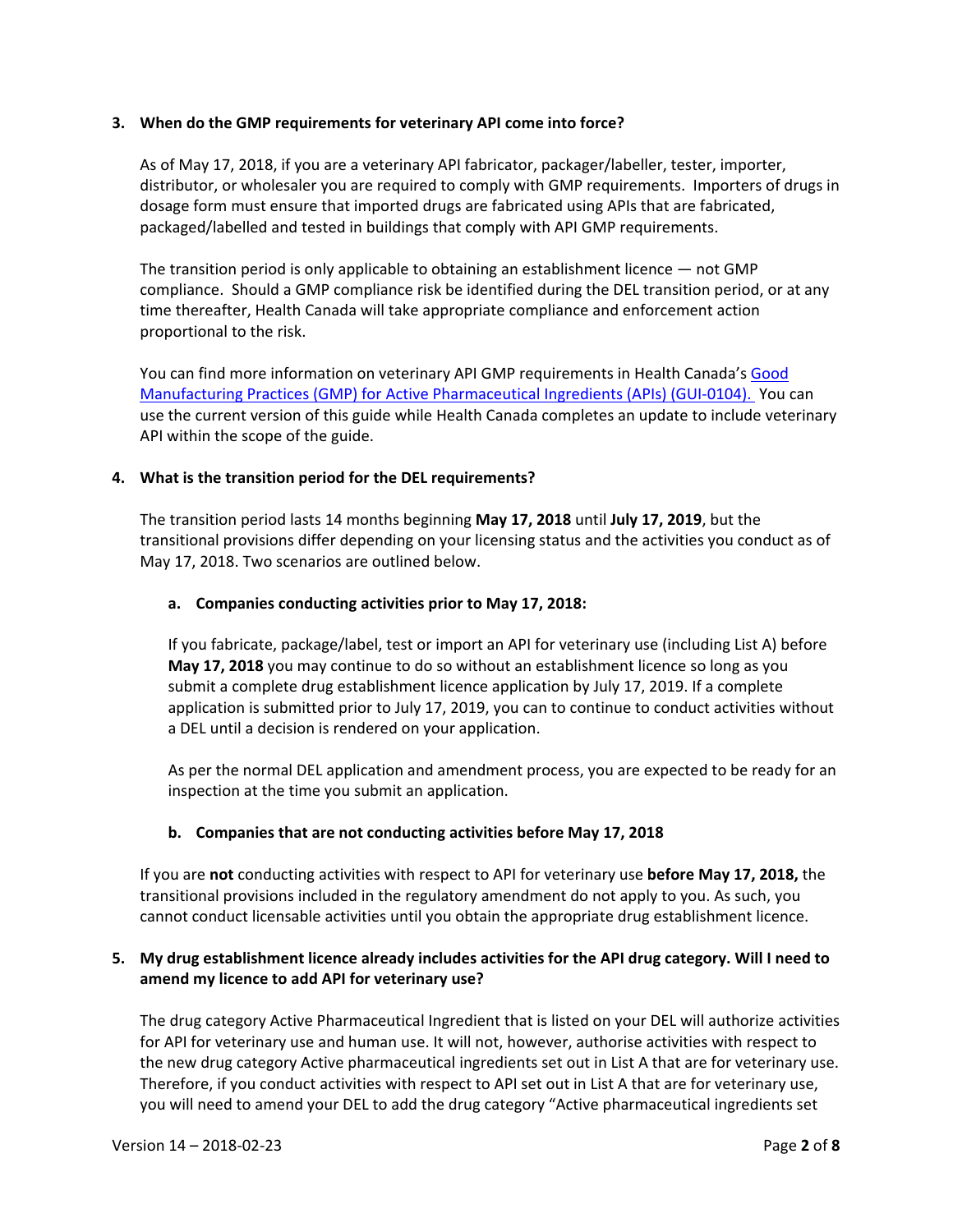out in List A that are for veterinary use" for the necessary activities, this will appear on your licence as "List A APIs for veterinary use".

If you import API for veterinary use or finished dosage form veterinary drugs, you will need to submit a DEL application that includes Table A to update your Active Pharmaceutical Ingredient Foreign Building Annex to add the API(s) for veterinary use that you import or that are used in the fabrication of the finished dosage form veterinary drugs you import. This information must be submitted when you are submitting your application for an amended licence. If transition provisions are applicable you must submit this information by July 17, 2019.

Detail listings of the DEL requirements for importers are available in Questions #9, 10, 11, and 12 below.

**Note:** Drugs in their Finished Dosage Form (FDF) or FDF‐intermediate form, that are fabricated using an *Active pharmaceutical ingredients set out in List A that are for veterinary use* should have their appropriate FDF drug category listed in FRM‐0033, and not one of the two API‐related categories.

#### **6. Has the Drug Establishment Licence Application form (FRM‐0033) changed to accommodate the information required by the new regulations?**

A revised *FRM‐0033* and Table *A: Foreign Buildings Conducting API‐Related Licensable Activities* has been developed and will be required for all Drug Establishment Licence applications.

The revised *FRM‐0033* now requires information regarding the drug class to indicate if the drug is for human use, veterinary use, or use in both human and veterinary drugs. **All applications will need to submitted using the revised FRM‐0033 following its release shortly before May 17, 2018 on the Health Canada website.** The revised FRM‐0033 will be announced via DEL Bulletin when it is posted on the Health Canada Website.

The revised *Table A: Foreign Buildings Conducting API‐Related Licensable Activities* adds two new columns to capture the drug class and category of drug information along with a series of quality and usability improvements that will make Table A more user friendly.

Importers of APIs for veterinary use and List A for veterinary use are required to submit their application using the revised Table A. To request a copy of the latest version of Table A, please email DEL Questions LEPPP@hc-sc.gc.ca.

## 7. I fabricate, package/label, and/or test APIs for veterinary use in Canada, what do I need to apply **for?**

For the activities of fabricate, package/label, and/or test conducted with respect to APIs for veterinary use, you require a DEL for the appropriate activities and for the drug category "Active Pharmaceutical Ingredients".

If you fabricate, package/label, and/or test drugs in the new drug category of *API for veterinary use set out on List A*, see Question #8 below.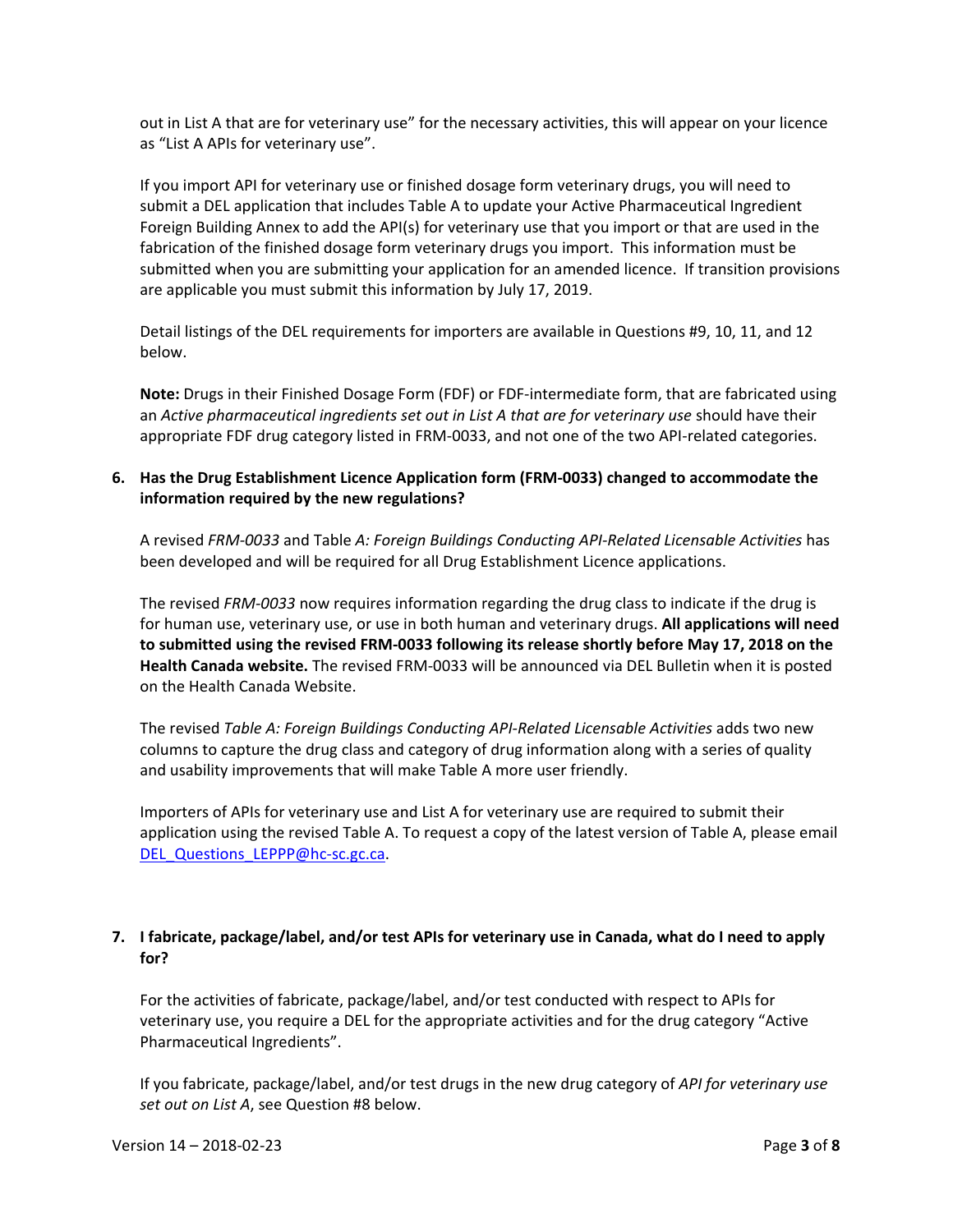#### 8. I fabricate, package/label, and/or test, in Canada, APIs for veterinary use that are set-out on List A, **what do I need to apply for?**

For the activities of fabricate, package/label, and/or test conducted with respect to *APIs set out in List A that are for veterinary use*, you require a DEL for the appropriate activities and for the drug category, "List A APIs for veterinary use".

**Note**: if you only conduct activities with respect to *List A APIs for veterinary use*, you are not required to have the drug category "Active Pharmaceutical Ingredients" on your licence if you only deal with veterinary use drugs. The drug category "List A APIs for veterinary use" is sufficient.

If you import APIs for veterinary use that are set‐out on *List A* refer to Question 9.

#### 9. I import Active Pharmaceutical Ingredients for veterinary use that are set-out on List A, what do I **need to apply for?**

You are required to hold a DEL for the activity of Import for the drug category *Active Pharmaceutical Ingredients for veterinary use that are set‐out on List A* and your licence must include an *Active Pharmaceutical Ingredient Foreign Building Annex* listing all the foreign building that fabricate, package/label and/or test A*ctive pharmaceutical ingredients set out in List A that are for veterinary use* that you import.

#### **10. I am a pharmacist or veterinarian and I import API for veterinary use, do I need a DEL?**

**Healthcare professionals in the practice of pharmacy or medicine that import active pharmaceutical ingredients on List A to compound drugs for veterinary use will need to obtain a Drug Establishment Licence for the importation activity.** 

Before the coming into force of these regulations, health care professionals in the practice of pharmacy or medicine did not require a drug establishment licence to import an API for use in their compounding practice.

This remains the same after these regulations come into force with one exception. As of May 17, 2018 a health care professional in the practice of pharmacy or medicine will need to obtain a DEL if they import an API that is set out on List A to compound drugs for veterinary use.

If you have imported API for compounding purposes on or before May, 17, 2018 you are subject to transition period. Please refer to Q#4 on when you must submit an application.

#### 11. **I import drugs for veterinary use in their finished dosage form, what do I need on my DEL?**

You are required to hold a DEL for the activity of Import for the drug category "pharmaceuticals". Your licence must include an *Active Pharmaceutical Ingredient Foreign Building Annex* listing all the foreign buildings that fabricate, package, label and/or test the API(s) used in the fabrication of the veterinary drugs you import.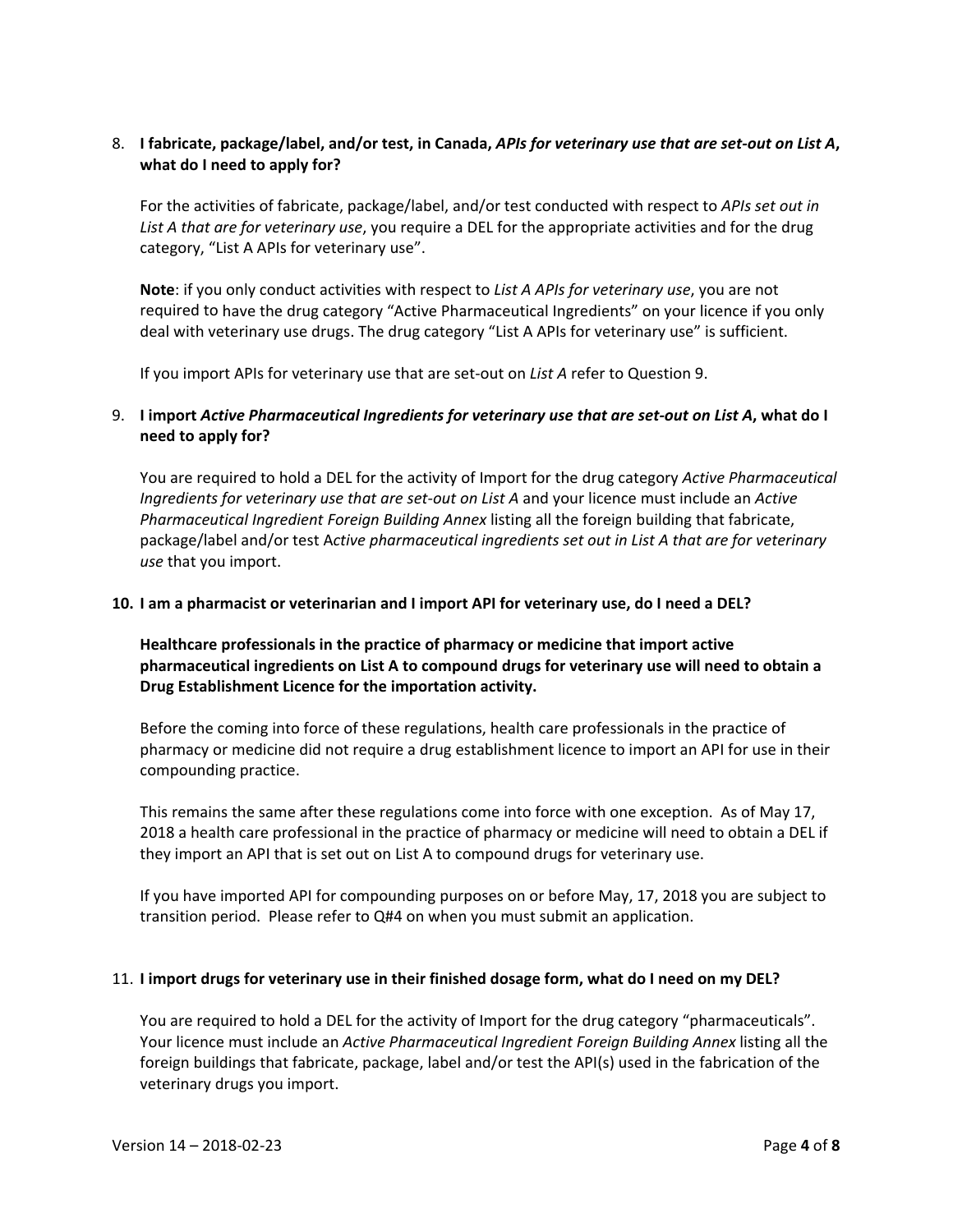#### 12. I import drugs for veterinary use in their finished dosage form that are made using APIs that are set-out on List A, do I need to add the new category, Active pharmaceutical ingredients set out in *List A that are for veterinary use***, to my DEL?**

The new category, *Active pharmaceutical ingredients set out in List A that are for veterinary use*, only applies to activities conducted with respect to the APIs. Finished dosage form drugs, even those that contain List A APIs for veterinary use, are not subject to the new category.

You will, however, need to complete the revised Table A to list the foreign buildings where the fabrication, packaging/labelling, and testing occurs with respect to the API(s) that you import in your Finished Dosage Form Drugs, indicating the drugs are for veterinary use, and that the API(s) are set‐ out on List A. The revised Table A will have Columns added to the end to allow for the entry of this information.

#### **13. I fabricate, package/label, and test a FDF at the same establishment in Canada where I fabricate the API used in that FDF, what do I need on my DEL?**

In addition to requiring a DEL for the relevant activities for the drug category "pharmaceutical" you will also need the drug category *Active Pharmaceutical Ingredient* and/or A*ctive pharmaceutical ingredients set out in List A that are for veterinary use* for the relevant activities.

## **14. I fabricate, package/label, and test a veterinary Finished Dosage Drug in Canada and I source my API from a Canadian company, do I need to amend my DEL?**

No. You are not conducting any activities with respect to API for veterinary use. You are only required to hold a DEL for the activities you conduct on Finished Dosage Form pharmaceutical drugs.

#### **15. I wholesale APIs for veterinary use, do I require a DEL?**

No. Wholesaling of APIs, including wholesaling of *APIs set out in List A that are for veterinary use*, is not a licensable activity. You must, however, meet the Good Manufacturing Practices requirements of the *Food and Drug Regulations*.

## **16. The products I import, distribute, fabricate, package/label, test, and/or wholesale are Veterinary Health Products as defined in C.01.001(1) of the Foods and Drug Regulations or active pharmaceutical ingredients that is used in the fabrication of a veterinary health product. Do I need a DEL to conduct activities with respect to Veterinary Health Products?**

No, you do not require a DEL to conduct activities related to the Veterinary Health Products (VHPs).

VHPs are low risk drugs in dosage form. They are used to maintain or promote the health and welfare of companion and food‐producing animals. They are not for use to treat, prevent or cure disease.

VHPs contain ingredients such as:

- vitamins
- minerals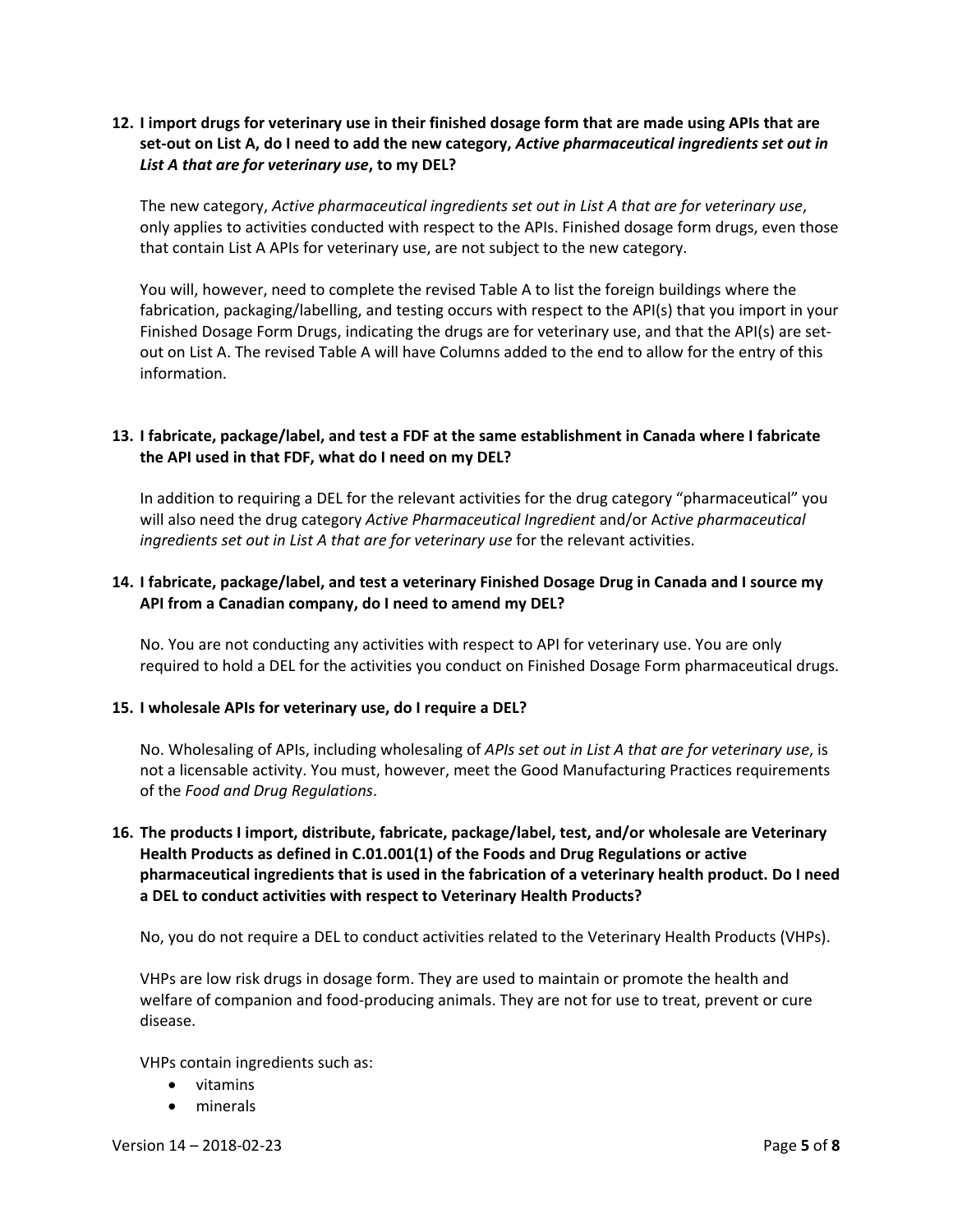#### traditional medicines

For more information on VHPs, please refer to the following Health Canada website ‐ https://www.canada.ca/en/public-health/services/antibiotic-antimicrobialresistance/animals/veterinary‐health‐products.html

#### **17. I am a compounding pharmacist or veterinarian that imports APIs for compounded drugs that are used in food‐producing animals; do I now need a DEL?**

Pharmacists or health care practitioners (e.g. veterinarians) that import active pharmaceutical ingredients on List A to compound drugs for veterinary use will need to obtain a Drug Establishment Licence for the activity of import. The DEL requirement applies to all veterinary drugs whether they are intended for pets or food producing animals.

If you have imported API for compounding purposes on or before May, 17, 2018 you are subject to transition period. Please refer to Question #2 and #3 for information on dates applicable to submitting an application.

#### **18. As an importer, can I sell API to pharmacists and/or veterinarians that do not have a DEL?**

Yes. As an importer, you may sell APIs for veterinary use for compounding to veterinarians or pharmacists including those APIs that are on List A.

#### 19. Is GMP evidence required for APIs for veterinary use or APIs set out in List A that are for **veterinary use? What GMP evidence is required?**

Yes, GMP evidence is required for foreign API buildings supplying APIs for veterinary use or APIs set out in List A that are for veterinary use. As stated in section C.02.003 of the *FDR*, no importer shall sell a drug unless it has been fabricated, packaged/labelled, tested and stored in accordance with Division 2 of Part C of the Food and Drug Regulations (GMP requirements). Also, as stated in C.02.003.3, no person shall use an active ingredient in the fabrication of a drug unless it is fabricated, packaged/labelled, tested, and stored in accordance with GMP requirements.

As per the revised GUI‐0080 published on January 18, 2018, you must not apply to add a foreign building to your DEL (API FB Annex) if you do not have GMP evidence that supports the foreign building's compliance with Division 2 of the *FDR*. The GMP evidence you indicate on Table A must meet the evidence requirements as outlined in Section 5 of GUI‐0080.

#### **20. Will Health Canada allow API Foreign Buildings to submit GMP evidence directly, on behalf of an importer, due to confidentiality reasons?**

Health Canada may request at any time that importers submit evidence to demonstrate the foreign building's GMP compliance.

Health Canada encourages importers to maintain all evidence of GMP compliance of API foreign buildings on site so that the importer is able to provide this within the time period specified if GMP evidence is requested. However, Health Canada will accept evidence directly from the foreign API manufacturer under the following conditions: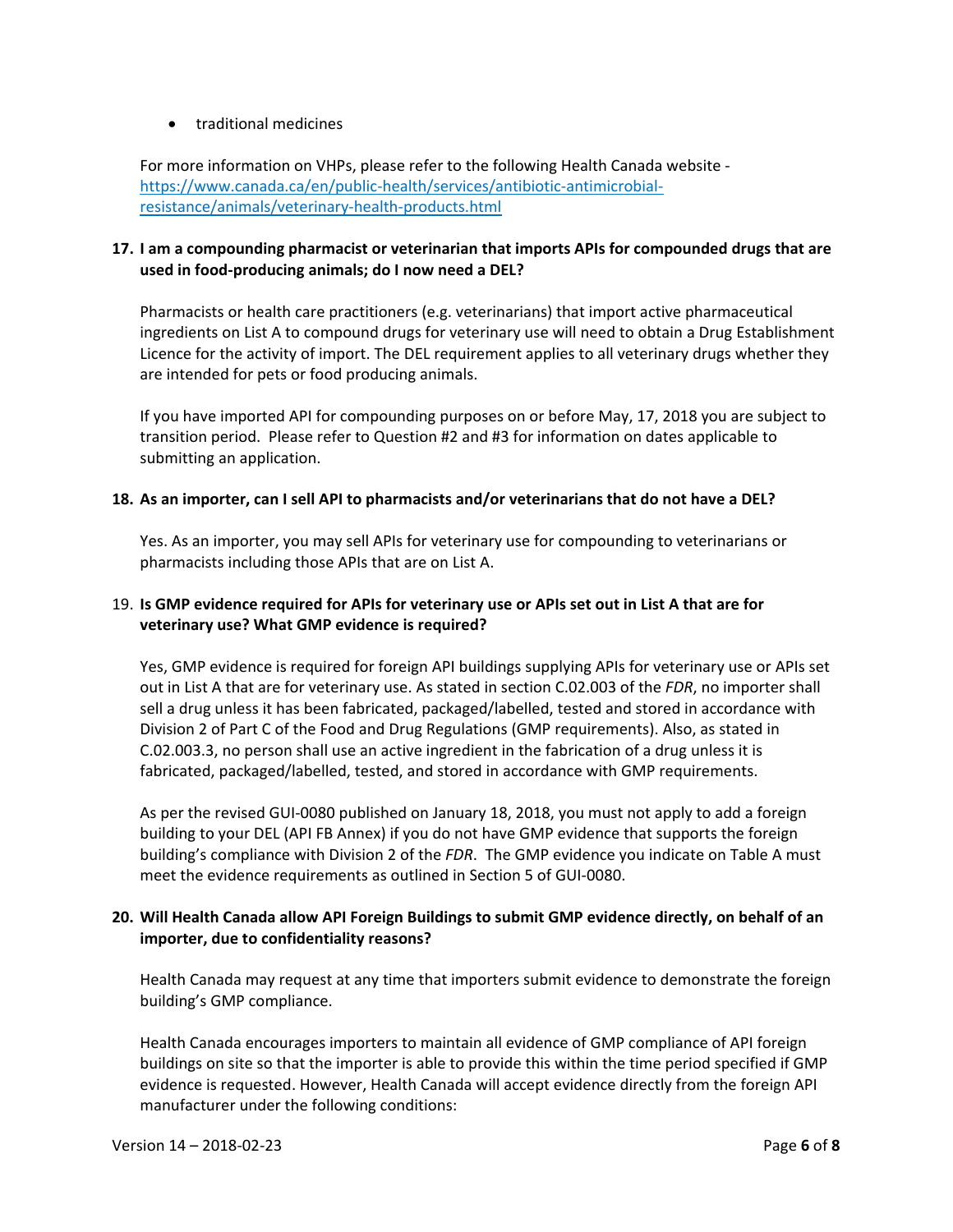- The evidence is submitted after the API importer has received a request for GMP evidence
- The evidence must be submitted to: foreign site etranger@hc-sc.gc.ca clearly referencing the name and DEL# of the importer as well as the subject line of Health Canada's request to the importer.

Although evidence can be sent directly from the foreign building, it is important for importers to continue to fulfill their requirements as outlined in the *Food and Drug Regulations*. Health Canada strongly recommends that written agreements between importers and foreign buildings include provisions to ensure importers are able to fulfill their regulatory obligations, including provisions that compel the foreign buildings to provide importers with sufficient information necessary to demonstrate compliance with Canadian regulatory requirements.

## 21. **Which requirements and guidelines should I use for the manufacture of an active ingredient sold as finished dosage form (i.e., an API that does not go through any further manufacturing process before being sold)?**

If the finished product is an active ingredient that is sold as a drug in dosage form then you must appropriately satisfy expectations as it relates to both the active ingredient and the finished product. You can find more information in Health Canada's Good Manufacturing Practices Guidelines (GUI‐0001) and Good Manufacturing Practices (GMP) Guidelines for Active Pharmaceutical Ingredients (API) – (GUI‐0104).

As per the July, 2015 Notice to Stakeholders entitled "Updates to drug establishment licence applications and good manufacturing practice evidence requirements for active pharmaceutical ingredients", in cases where the API and the FDF are the same, or where the manufacturing process is continuous, the foreign buildings should be included only on the DEL Foreign Building Annex, not in Table A. This means that consistently with the guidance How to demonstrate foreign building compliance with drug good manufacturing practices (GUI‐0080), GMP evidence would need to be submitted with your DEL application.

# **22. What are the requirements of Quality Agreements for veterinary APIs?**

API importers, FDF importers, and FDF fabricators importing API for use in manufacturing should establish written quality agreements with foreign suppliers. These agreements should clearly identify the foreign API fabricator and the GMP responsibilities of each party. The key areas to be covered for FDF importer and API importer agreements are outlined in Health Canada's *Good manufacturing practices guide for drug products (GUI‐0001) ‐* (GUI‐0001) and *Good Manufacturing Practices (GMP) Guidelines for Active Pharmaceutical Ingredients (API)* ‐ (GUI‐0104), respectively.

Where applicable, written agreements should include (but are not limited to):

 Provisions requiring that the Canadian importer be notified of any change to the API manufacturing process and/or supplier and/or specifications.